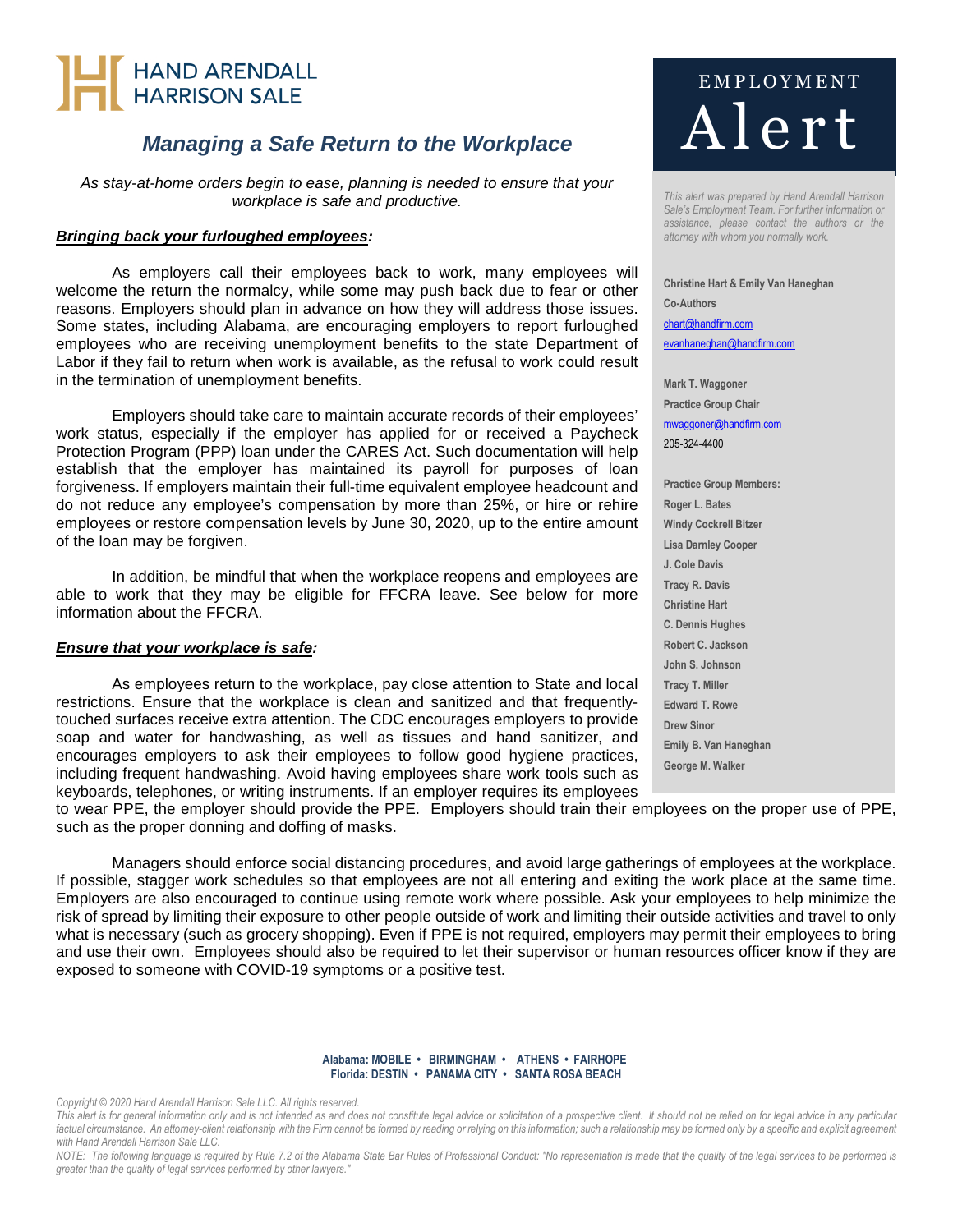# HAND ARENDALL<br>HARRISON SALE

Employers should also have a system in place to keep track of employees' shift times and locations, so that if an employee becomes infected, employees who may have been exposed to the infected employee may be easily identified, notified, and quarantined if necessary.

Consistent with guidance from the EEOC, employers are permitted to screen employees for COVID-19, so long as it is consistent with advice from the CDC and public health authorities, and so long as the information collected is kept confidential and not placed in an employee's personnel file. Employers may continue to take an employee's temperature or ask questions about symptoms related to COVID-19, including fever, cough, shortness of breath, chills, new loss of smell or taste, muscle pain, headache, or sore throat. Employers may also choose to administer COVID-19 testing to employees before they enter the workplace, if the presence of someone with the virus would pose a direct threat to other employees.

If an employee tests positive, the employee should remain at home and the employer should inform any employees that may have been exposed to the virus, without identifying the name of the employee with the virus. The employer should follow CDC guidelines for cleaning and disinfecting the workplace. They should also follow CDC guidance for when the employee can return to work. As of now, the CDC states that an employee who has tested positive can return to work if their symptoms have improved and they have two negative COVID-19 tests, or for someone who is asymptomatic, that at least seven days have passed since their first positive COVID-19 test and they have had no subsequent illness.

### *Manage individual issues carefully:*

Employers should be prepared for a wide range of employee issues related to the extraordinary nature of COVID-19. A generalized fear of contracting the virus is not a valid justification for an employee to refuse to work. However, employers must be receptive to issues such as mental health conditions that are exasperated by the pandemic, or preexisting medical conditions that are considered risk factors for COVID-19, because such conditions may trigger a need to provide a reasonable accommodation. In such cases, employers should engage in the typical ADA interactive process to understand the nature of the employee's condition and determine whether an accommodation should be provided.

### *Provide FFCRA leave if required:*

Public employers and employers with fewer than 500 employees are required to provide paid leave for COVID-19 related reasons. This includes up to 2 weeks of paid sick leave and up to 12 weeks of paid leave for employees who need to care for a son or daughter whose school or place of care is closed. The DOL has begun its enforcement action for violations of the FFCRA and has already resolved one matter involving an employer in Arizona. At least one lawsuit has been filed in Alabama alleging that an employer violated the FFCRA.

Our firm's employment practice group is well-versed in the new law and has previously provided summaries of the law on our [website](https://www.handfirm.com/covid-19-resources/). By way of update, the DOL and the IRS have now provided more specific guidance regarding the information employers should collect when evaluating leave requests:

- Employers should maintain records of each employee's name, the dates leave is requested, a statement of the COVID-19 related reason the employee is requesting leave, and a statement that the employee is unable to work (or telework) due to the COVID-19 related reason.
- For leave requests because of a Federal, State, or local quarantine or isolation order, the employee should provide the name of the governmental entity ordering quarantine.
- For leave requests because the employee has been advised by a health care provider to self-quarantine, the employee should provide the name of the health care provider who advised the employee to self-quarantine.
- For leave requests because the employee is caring for an individual subject to a quarantine or isolation order, or an individual advised by a health care provider to self-quarantine, the employee should provide the name of the governmental entity or the name of the health care provider, AND the name of the individual being cared for and his or her relation to the employee. Employees may receive FFCRA leave to care for an immediate family member, a person who regularly resides in the employee's home, or a similar person with whom the employee has a